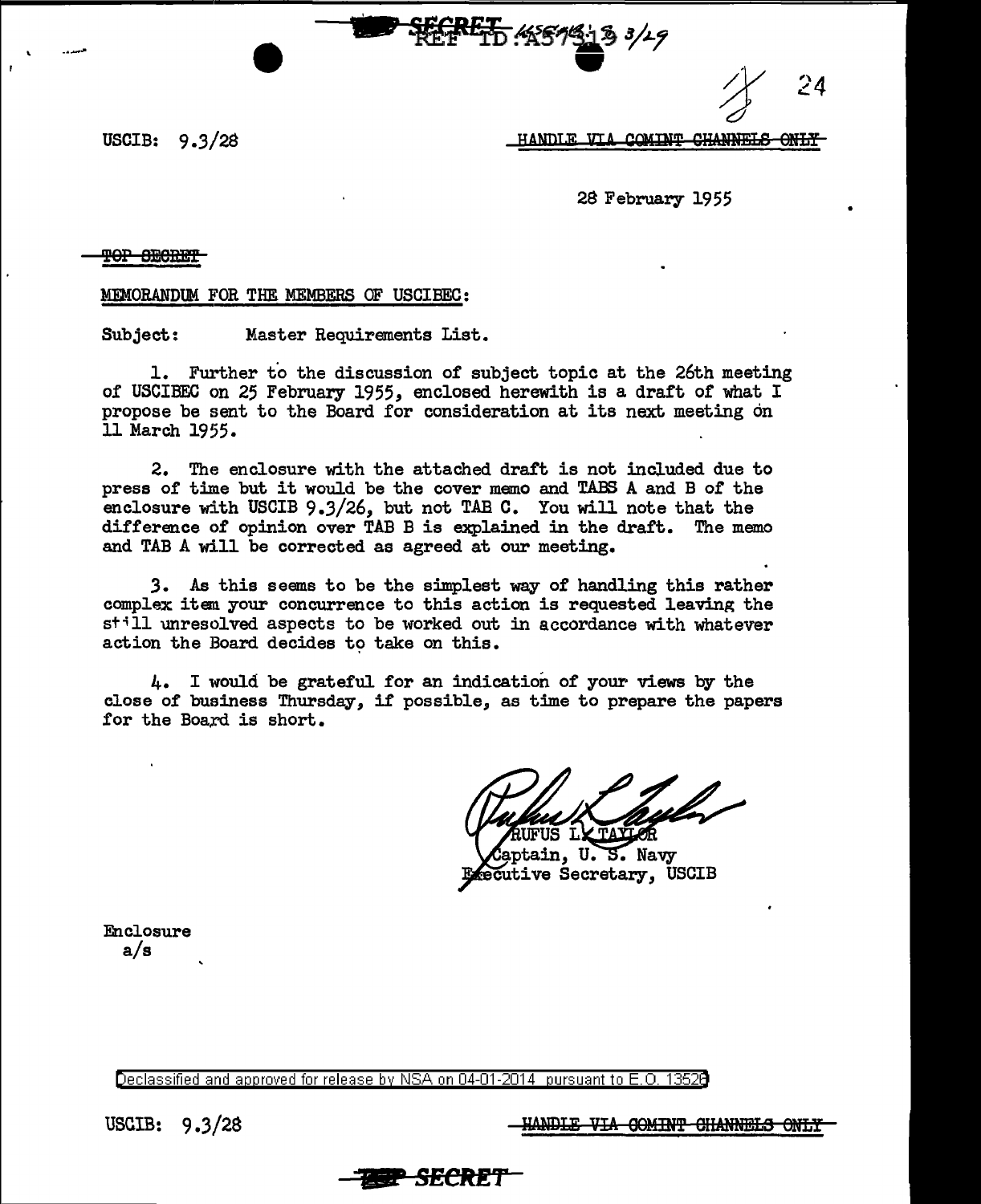

# DRAFT

TOP SEGRET

### MEMORANDUM F'OR THE MEMBERS OF USCIB:

Subject: USCIB Master Requirements List. Reference: USCIB 9.3/23 of 10 January 1955.

• 1. Further to the plan outlined in the reference, the USCIB Executive Committee has received, and on 25 February considered a report of the Ad Hoc Committee established by the reference.

2. USGIBEC was unable to recommend the report in its entirety. It did, however, agree to several basic aspects of it and is continuing consideration of the remainder. In addition, the State Department member expressed the view that the general plan now being pursued by USCIBEC may not be the best one. He has indicated that he will present an alternative plan for concurrent consideration. Meanwhile he agrees that such progress as has already been achieved should not be delayed because of his lack of enthusiasm for the plan presently under consideration.

*3.* This notice, therefore, constitutes a progress report to USCIB by USCIBEC setting forth what has been agreed to date and what remains to'be done.

4. Turning to the enclosure herewith, the memorandum. for the Chairman, USCIB and TAB A thereto are agreed by USCIBEC (with the State Department member abstaining). TAB B is not agreed. The majority of the Committee favor instead the following change to TAB B proposed by the NSA member:

Enclosure with USCIB 9.3/2a dtd 2S Feb 1955.

**P** *SECRET*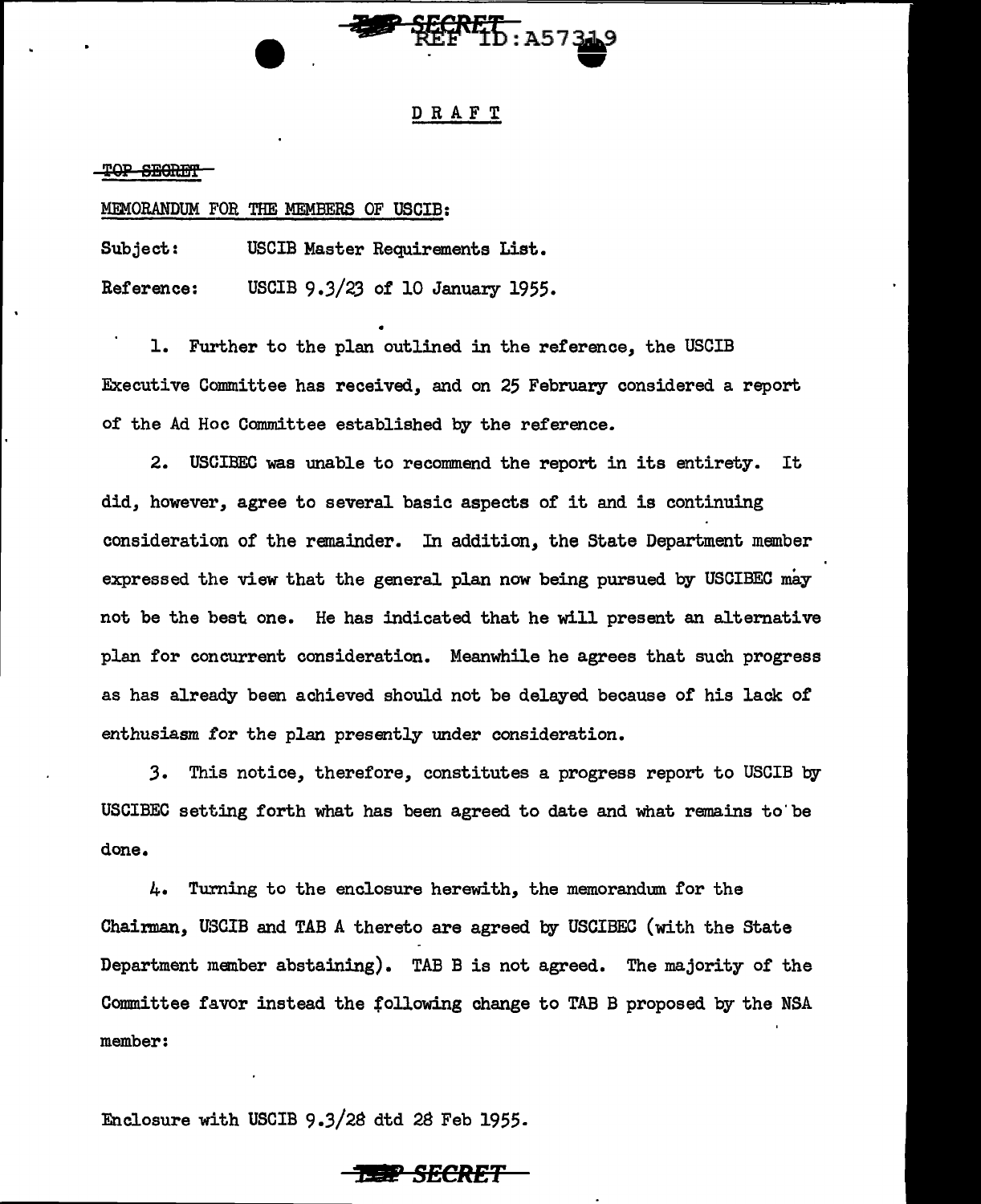### T<del>OP SECRET</del>

Subject: USCIB Master Requirements List. - -- -- - - - - - -- - - - - - - - -- - - - - - ----

"Para l: No change.

Para 2: Delete all after subpara 'd'.

Para *3:* Delete entire paragraph and substitute the following:

13. The Committee is of the opinion that it would be impracticable to set forth details of the mechanics or the mechanisms by which supplemental guidance is provided until after the procedures for providing suitable basic guidance have been implemented and been found to be satisfactory. It therefore recommends that the Director, NSA, submit his recommendations in this respect, as soon as possible, but not later than sixty days, after he receives the initial basic guidance as provided in TAB A. 1"

The Navy and Air Force members stated that they cannot accept the above quoted NSA proposal as they feel that the mechanism for providing supplemental guidance must be stipulated as part of the whole plan. They would accept TAB B with a few modifications (not included in this report).

5. TAB C to the enclosed report is still in draft form and has not been fully considered. For that reason TAB C is not included with the enclosure although it is mentioned therein. It consists of a list of intelligence requirements based on the National Intelligence Objectives set forth in DCID  $4/4$ . USCIBEC's intention is that when the requirements list has been completed it will be sent to USCIB for approval together with the recommendation that, as approved by USCIB, the list be forwarded to the IAC for approval as indeed representing national intelligence requirements. It is recognized that approval of the list by the IAC may be a time ccmsuming process-. It is for this reason that Recommendation 3b. of TAB A suggests that USCIB use the list (as approved by itself) as

- 2 -